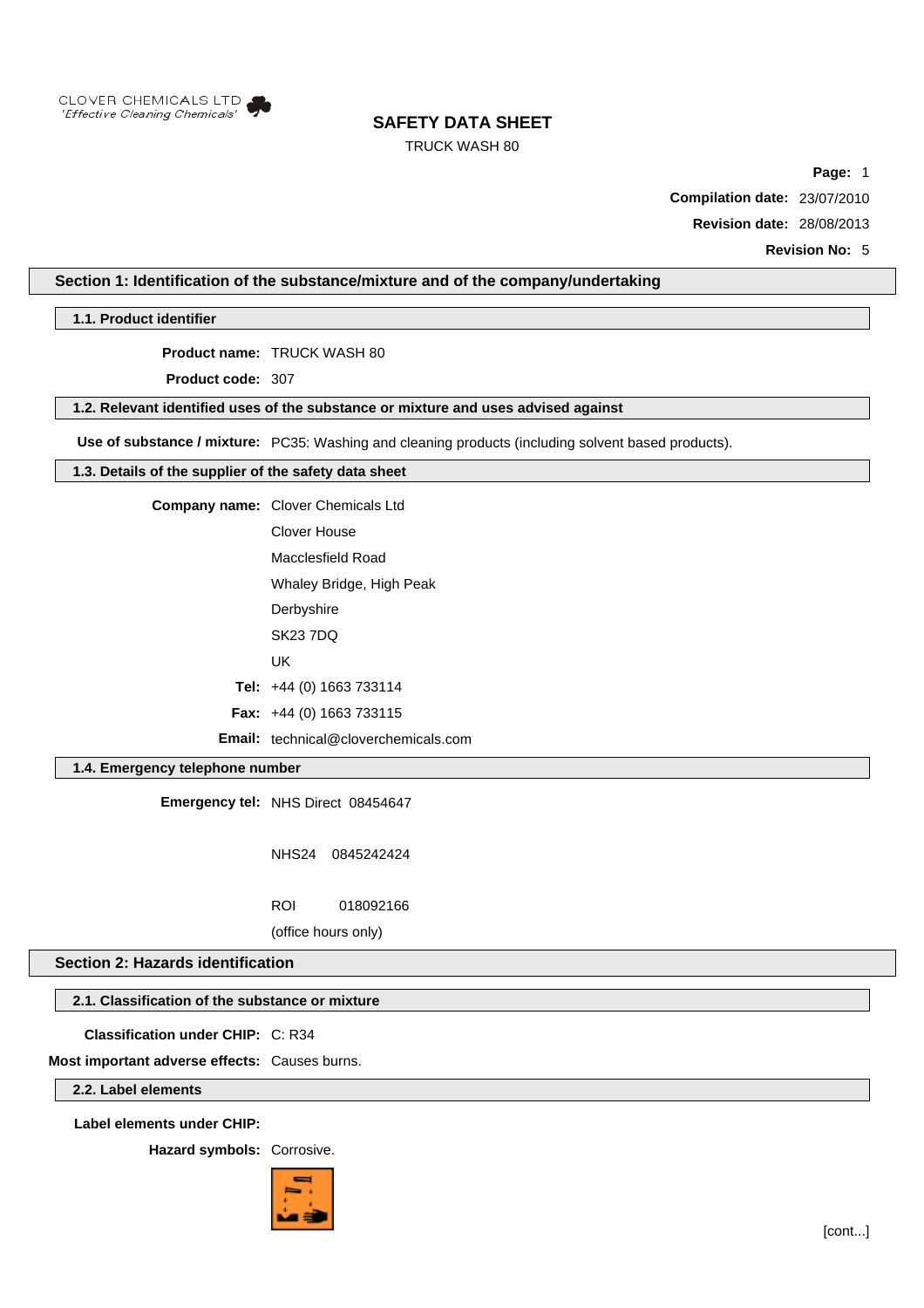## TRUCK WASH 80

**Risk phrases:** R34: Causes burns.

**Safety phrases:** S2: Keep out of the reach of children.

S26: In case of contact with eyes, rinse immediately with plenty of water and seek medical advice.

S36/37/39: Wear suitable protective clothing, gloves and eye / face protection.

S45: In case of accident or if you feel unwell, seek medical advice immediately (show the label where possible).

# **2.3. Other hazards**

**PBT:** This product is not identified as a PBT substance.

# **Section 3: Composition/information on ingredients**

### **3.2. Mixtures**

### **Hazardous ingredients:**

#### SODIUM HYDROXIDE

| <b>EINECS</b>                             | CAS       | <b>CHIP Classification</b> | CLP Classification               | Percent |
|-------------------------------------------|-----------|----------------------------|----------------------------------|---------|
| $1215 - 185 - 5$                          | 1310-73-2 | C: R35                     | <sup>1</sup> Skin Corr. 1A: H314 | 1-5% l  |
| C 12/15 A, 3-12 EO MULTIBRANCHED (DID 28) |           |                            |                                  |         |

| <b>1-5%</b><br>.<br>Xn:<br>PC.<br>9043<br>30-l<br>- -<br>. ההר<br>MER'<br>.<br>. R41<br>AL.<br>$  -$ |
|------------------------------------------------------------------------------------------------------|
|------------------------------------------------------------------------------------------------------|

### **Section 4: First aid measures**

| 4.1. Description of first aid measures |                                                                                                               |  |
|----------------------------------------|---------------------------------------------------------------------------------------------------------------|--|
|                                        | Skin contact: Remove all contaminated clothes and footwear immediately unless stuck to skin.                  |  |
|                                        | Drench the affected skin with running water for 10 minutes or longer if substance is still                    |  |
|                                        | on skin. Transfer to hospital if there are burns or symptoms of poisoning.                                    |  |
|                                        | Eye contact: Bathe the eye with running water for 15 minutes. Transfer to hospital for specialist             |  |
|                                        | examination.                                                                                                  |  |
|                                        | <b>Ingestion:</b> Wash out mouth with water. Do not induce vomiting. If conscious, give half a litre of water |  |
|                                        | to drink immediately. Give 1 cup of water to drink every 10 minutes. If unconscious,                          |  |
|                                        | check for breathing and apply artificial respiration if necessary. If unconscious and                         |  |
|                                        | breathing is OK, place in the recovery position. Transfer to hospital as soon as possible.                    |  |
|                                        | <b>Inhalation:</b> Remove casualty from exposure ensuring one's own safety whilst doing so. If                |  |
|                                        | unconscious and breathing is OK, place in the recovery position. If conscious, ensure                         |  |
|                                        | the casualty sits or lies down. If breathing becomes bubbly, have the casualty sit and                        |  |
|                                        | provide oxygen if available. Transfer to hospital as soon as possible.                                        |  |
|                                        | 4.2. Most important symptoms and effects, both acute and delayed                                              |  |
|                                        | Skin contact: Blistering may occur. Progressive ulceration will occur if treatment is not immediate.          |  |
|                                        | Eye contact: Corneal burns may occur. May cause permanent damage.                                             |  |
|                                        | Ingestion: Corrosive burns may appear around the lips. Blood may be vomited. There may be                     |  |

bleeding from the mouth or nose.  $[cont...]$ 

**Page:** 2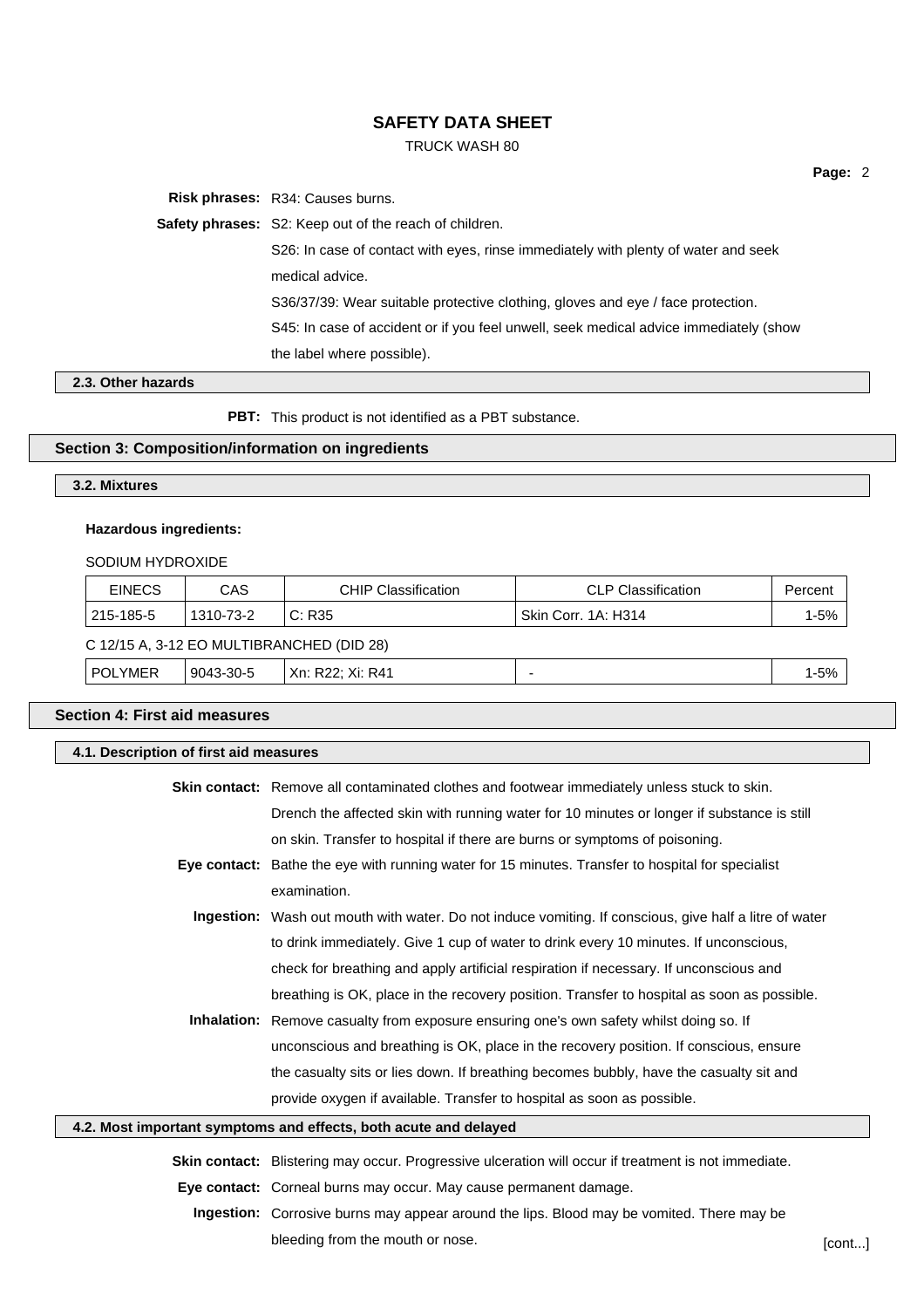#### TRUCK WASH 80

**Inhalation:** There may be shortness of breath with a burning sensation in the throat. Exposure may cause coughing or wheezing.

**Delayed / immediate effects:** Immediate effects can be expected after short-term exposure.

**4.3. Indication of any immediate medical attention and special treatment needed**

**Immediate / special treatment:** Eye bathing equipment should be available on the premises.

#### **Section 5: Fire-fighting measures**

### **5.1. Extinguishing media**

#### **Extinguishing media:** Water.

#### **5.2. Special hazards arising from the substance or mixture**

**Exposure hazards:** Corrosive.

#### **5.3. Advice for fire-fighters**

**Advice for fire-fighters:** Wear self-contained breathing apparatus. Wear protective clothing to prevent contact with skin and eyes.

### **Section 6: Accidental release measures**

#### **6.1. Personal precautions, protective equipment and emergency procedures**

**Personal precautions:** Notify the police and fire brigade immediately. If outside keep bystanders upwind and away from danger point. Mark out the contaminated area with signs and prevent access to unauthorised personnel. Do not attempt to take action without suitable protective clothing - see section 8 of SDS. Turn leaking containers leak-side up to prevent the escape of liquid.

#### **6.2. Environmental precautions**

**Environmental precautions:** Do not discharge into drains or rivers. Contain the spillage using bunding.

**6.3. Methods and material for containment and cleaning up**

**Clean-up procedures:** Clean-up should be dealt with only by qualified personnel familiar with the specific substance. Absorb into dry earth or sand. Transfer to a closable, labelled salvage container for disposal by an appropriate method.

**6.4. Reference to other sections**

**Reference to other sections:** Refer to section 8 of SDS.

#### **Section 7: Handling and storage**

#### **7.1. Precautions for safe handling**

**Handling requirements:** Avoid the formation or spread of mists in the air. Avoid direct contact with the substance.

#### **7.2. Conditions for safe storage, including any incompatibilities**

**Storage conditions:** Keep container tightly closed.

**Suitable packaging:** Stainless steel. Teflon. Polyethylene. Do not use aluminium containers.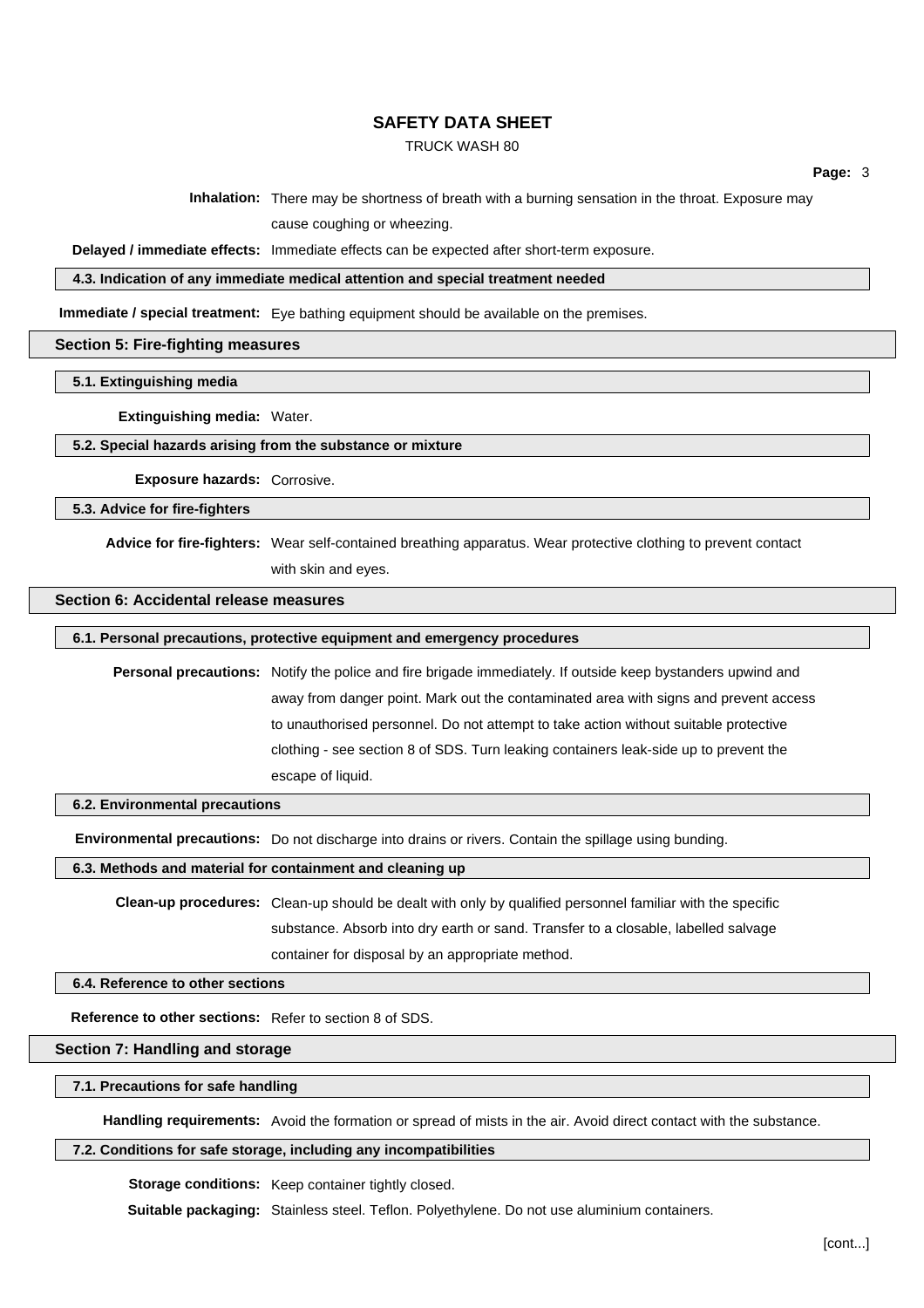# TRUCK WASH 80

**Page:** 4

### **7.3. Specific end use(s)**

**Specific end use(s):** No data available.

# **Section 8: Exposure controls/personal protection**

### **8.1. Control parameters**

**Hazardous ingredients:**

**SODIUM HYDROXIDE**

|  |  |  | Workplace exposure limits: |  |
|--|--|--|----------------------------|--|
|--|--|--|----------------------------|--|

| State | 8 hour TWA | 15 min. STEL       | 8 hour TWA | 15 min. STEL |
|-------|------------|--------------------|------------|--------------|
| UK    |            | $2 \text{ mg/m}$ 3 |            |              |

**Workplace exposure limits: Respirable dust**

**8.1. DNEL/PNEC Values**

**DNEL / PNEC** No data available.

**8.2. Exposure controls**

**Engineering measures:** Ensure there is sufficient ventilation of the area.

**Hand protection:** Impermeable gloves. Gloves (alkali-resistant). PVC gloves. Viton gloves.

**Eye protection:** Tightly fitting safety goggles. Ensure eye bath is to hand.

**Skin protection:** Alkali resistant protective clothing.

**Section 9: Physical and chemical properties**

**9.1. Information on basic physical and chemical properties**

| <b>State: Liquid</b>                   |                                                  |                          |                          |
|----------------------------------------|--------------------------------------------------|--------------------------|--------------------------|
| <b>Colour: Yellow</b>                  |                                                  |                          |                          |
|                                        | <b>Odour:</b> Characteristic odour               |                          |                          |
| <b>Evaporation rate: Moderate</b>      |                                                  |                          |                          |
|                                        | <b>Oxidising:</b> Non-oxidising (by EC criteria) |                          |                          |
| <b>Solubility in water: Soluble</b>    |                                                  |                          |                          |
|                                        | <b>Viscosity: Non-viscous</b>                    |                          |                          |
| Boiling point/range°C: 100             |                                                  | Melting point/range°C: 0 |                          |
| <b>Relative density:</b> $1.05 - 1.15$ |                                                  |                          | <b>pH:</b> $1\% = 12.04$ |
| VOC q/l: 0                             |                                                  |                          |                          |

**9.2. Other information**

**Other information:** No data available.

**Section 10: Stability and reactivity**

**10.1. Reactivity**

**Reactivity:** Stable under recommended transport or storage conditions.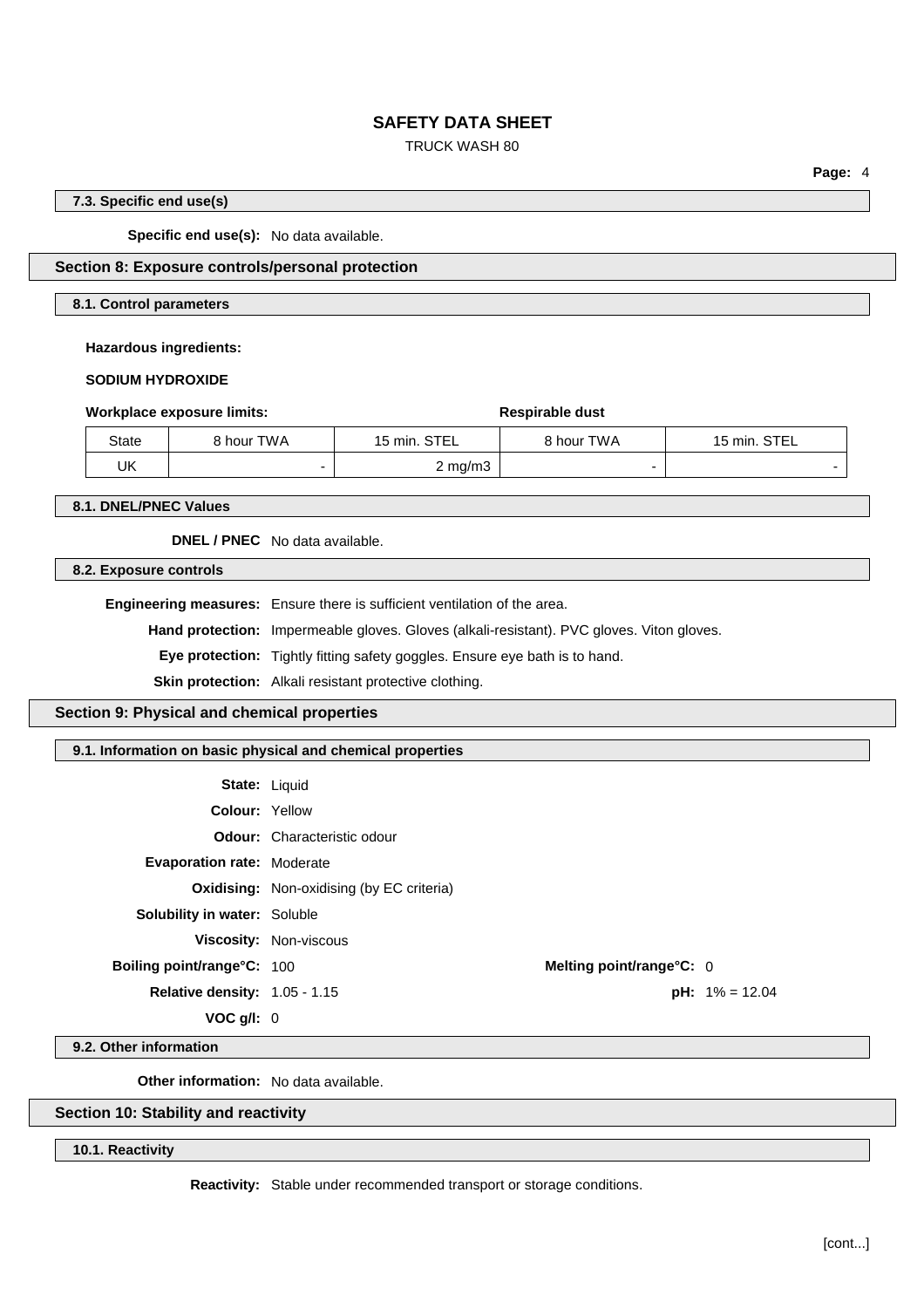# TRUCK WASH 80

### **10.2. Chemical stability**

**Chemical stability:** Stable under normal conditions.

# **10.3. Possibility of hazardous reactions**

**Hazardous reactions:** Hazardous reactions will not occur under normal transport or storage conditions.

### **10.4. Conditions to avoid**

**10.5. Incompatible materials**

**Materials to avoid:** Strong oxidising agents. Strong acids.

### **10.6. Hazardous decomposition products**

**Haz. decomp. products:** In combustion emits toxic fumes of carbon dioxide / carbon monoxide.

#### **Section 11: Toxicological information**

#### **11.1. Information on toxicological effects**

#### **Hazardous ingredients:**

### **SODIUM HYDROXIDE**

| <b>IPR</b> | <b>MUS</b> | LD50<br>___ | 40  | mg/kg |
|------------|------------|-------------|-----|-------|
| ORL        | ⊤RB™       | LDLO        | 500 | mg/kg |

#### **C 12/15 A, 3-12 EO MULTIBRANCHED (DID 28)**

| ⊶ו<br>טע<br><br>$ -$<br>$\sim$ |  |
|--------------------------------|--|
|--------------------------------|--|

**Relevant effects for mixture:**

| Effect           | Route                              | Basis                 |
|------------------|------------------------------------|-----------------------|
| ⌒<br>Corrosivity | <b>DRM</b><br>r inh<br>$OP^{\tau}$ | Hazardous: calculated |

#### **Symptoms / routes of exposure**

**Skin contact:** Blistering may occur. Progressive ulceration will occur if treatment is not immediate.

**Eye contact:** Corneal burns may occur. May cause permanent damage.

- **Ingestion:** Corrosive burns may appear around the lips. Blood may be vomited. There may be bleeding from the mouth or nose.
- **Inhalation:** There may be shortness of breath with a burning sensation in the throat. Exposure may cause coughing or wheezing.

**Delayed / immediate effects:** Immediate effects can be expected after short-term exposure.

# **Section 12: Ecological information**

**12.1. Toxicity**

**Ecotoxicity values:** No data available.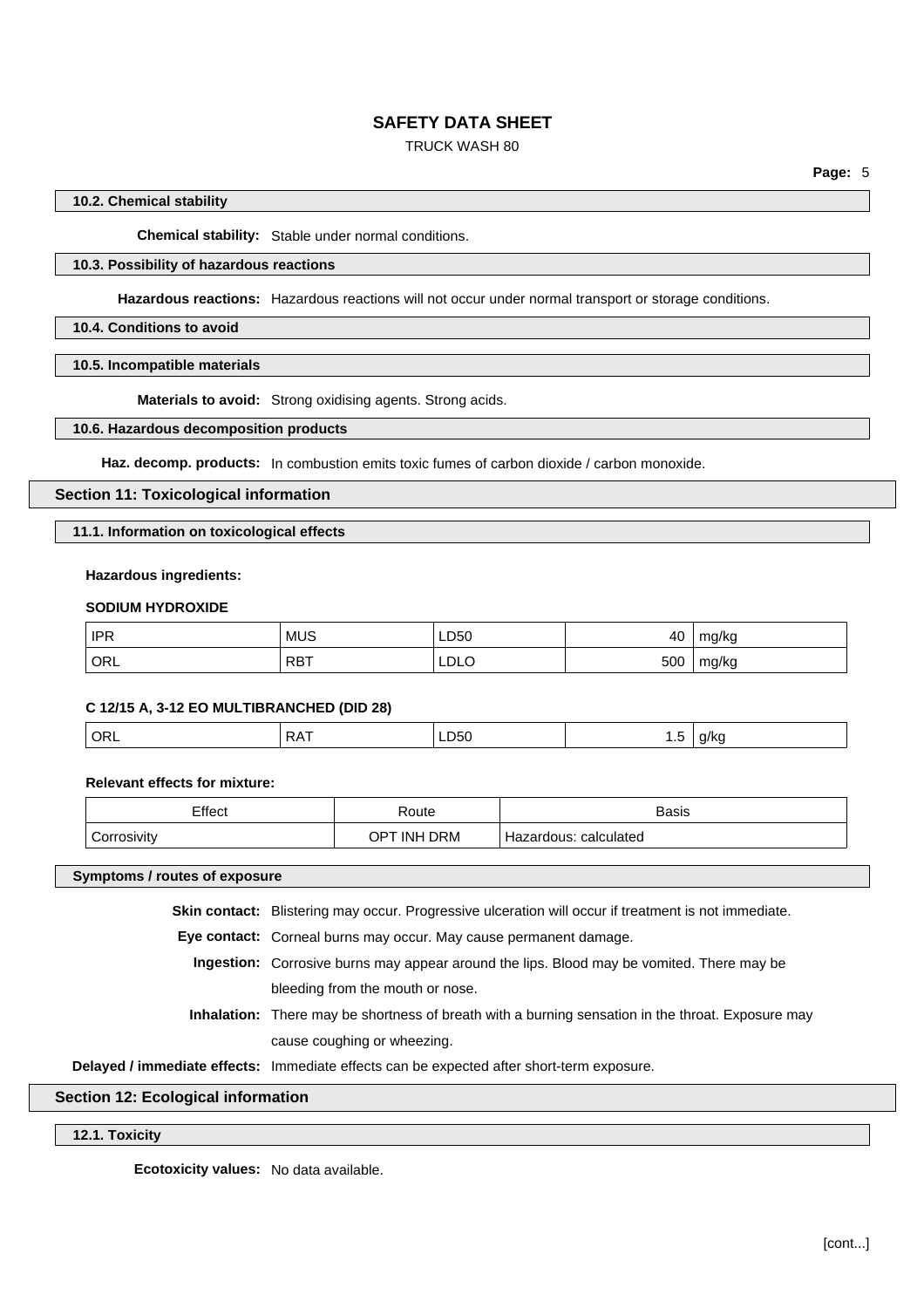### TRUCK WASH 80

#### **12.2. Persistence and degradability**

**Persistence and degradability:** Biodegradable. The surfactants contained in this preperation comply with the

biodegradability criteria as laid down in regulation (EC) No.648/2004 on detergents.

#### **12.3. Bioaccumulative potential**

**Bioaccumulative potential:** No bioaccumulation potential.

**12.4. Mobility in soil**

**Mobility:** Readily absorbed into soil.

## **12.5. Results of PBT and vPvB assessment**

**PBT identification:** This product is not identified as a PBT substance.

**12.6. Other adverse effects**

# **Section 13: Disposal considerations**

#### **13.1. Waste treatment methods**

**Disposal operations:** Transfer to a suitable container and arrange for collection by specialised disposal company.

**Disposal of packaging:** Dispose of as normal industrial waste.

**NB:** The user's attention is drawn to the possible existence of regional or national regulations regarding disposal.

### **Section 14: Transport information**

**14.1. UN number**

**UN number:** UN1760

### **14.2. UN proper shipping name**

**Shipping name:** CORROSIVE LIQUID, N.O.S.

(SODIUM HYDROXIDE(4.7%))

### **14.3. Transport hazard class(es)**

**Transport class:** 8

#### **14.4. Packing group**

**Packing group:** II

#### **14.5. Environmental hazards**

#### **Environmentally hazardous:** No **Marine pollutant:** No

**14.6. Special precautions for user**

**Special precautions:** No special precautions.

**Tunnel code:** E

**Transport category:** 2